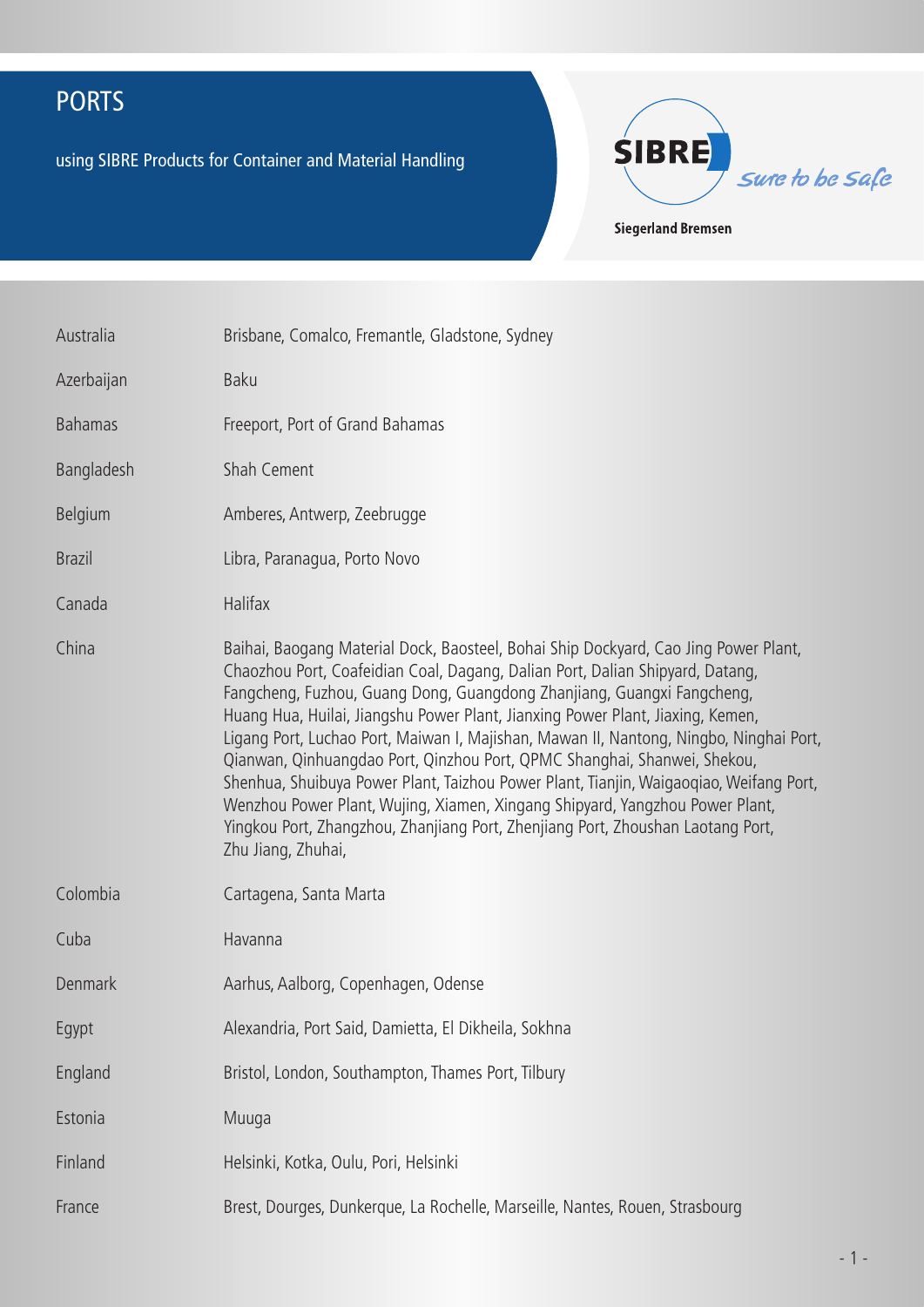using SIBRE Products for Container and Material Handling



| Germany       | Andernach, Bremen, Bremerhaven, Duisburg, Hamburg, Lübeck, Schkopau,<br>Wilhelmshaven                                                                                                  |
|---------------|----------------------------------------------------------------------------------------------------------------------------------------------------------------------------------------|
| Greece        | Astakos, Elefsis, Larco, Piraeus, Thessaloniki, Volos                                                                                                                                  |
| Guadeloupe    | Pointe-à-Pitre                                                                                                                                                                         |
| Hongkong      | Hongkong                                                                                                                                                                               |
| India         | Chennai, Cochin, Concor, Haldia, Kolkata, Karaikkal, Mumbai, Neyveli, New Dehli,<br>Vizakhaptnam                                                                                       |
| Indonesia     | Jakarta, Merak, Pelindo, Bontang, Surabaya, Tarahan                                                                                                                                    |
| Iran          | Ardakan, Mangan, Sadra                                                                                                                                                                 |
| <b>Israel</b> | Ashdod, Hacarmel, Haifa, Hayovelt                                                                                                                                                      |
| Italy         | Port end user<br>LSCT La Spezia - Porto di Cagliari - Porto di Napoli - ICP Porto Torres - Evergreen Taranto<br>TIV Porto Marghera - TCR Ravenna                                       |
|               | Port OEM<br>Fincantieri Monfalcone - Fincantieri Genova - Fincantieri La Spezia - Enel Fusina OMG<br>Synteco - Fantuzzi Reggiane - Fantuzzi Service - Cimolai Tecnology - Deal - Terex |
| Korea         | Kwangyang, Pusan, Sung Dong, Ulsan,                                                                                                                                                    |
| Kuwait        | Kuwait                                                                                                                                                                                 |
| Latvia        | Liepaja                                                                                                                                                                                |
| Lithuania     | Klaipeda                                                                                                                                                                               |
| Malaysia      | Tanjung Pelepas, North Port Port Klang, Penang, Tanjung Bin                                                                                                                            |
| Mexico        | Manzanillo, Mexico                                                                                                                                                                     |
| Mozambique    | Beira, Maputo                                                                                                                                                                          |
| Netherlands   | Amsterdam, Rotterdam, Eemshaven                                                                                                                                                        |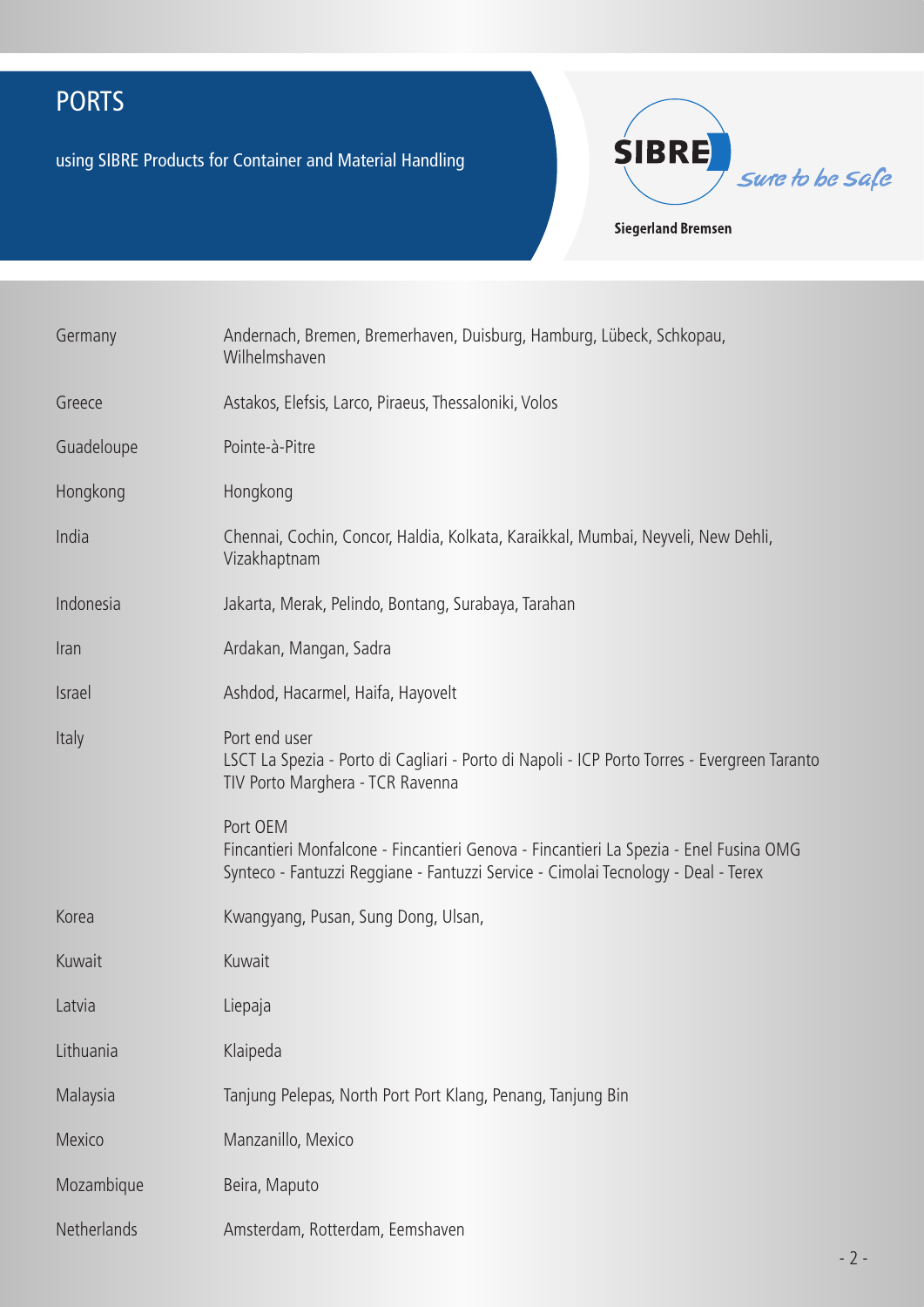using SIBRE Products for Container and Material Handling



**Siegerland Bremsen** 

| New Zealand  | Oakland, Christchurch                                                                                               |
|--------------|---------------------------------------------------------------------------------------------------------------------|
| Norway       | Jelsa, Stord, Oslo                                                                                                  |
| Pakistan     | Karachi                                                                                                             |
| Panama       | Balboa, Manzanillo                                                                                                  |
| Philippines  | Manila, Mindanao                                                                                                    |
| Poland       | Gdynia                                                                                                              |
| Portugal     | Sines                                                                                                               |
| Romania      | Constanza                                                                                                           |
| Russia       | Pallada, St. Petersburg, Vanino, Ust'-Luga                                                                          |
| Saudi Arabia | Hadeed, Jeddah, Siyanco                                                                                             |
| Scotland     | Tilbury                                                                                                             |
| Singapore    | Jurong, Johor                                                                                                       |
| Slovenia     | Koper                                                                                                               |
| South Africa | Cape Town, Durban, Richards Bay                                                                                     |
| Spain        | Algeciras, Alicante, Barcelona, Bilbao, Carboneras, Cordoba, Gijon, Las Palmas, Malaga<br>Tarragona, Valencia, Vigo |
| Sri Lanka    | Colombo                                                                                                             |
| Sweden       | Stockholm, Göteborg, Helsingborg                                                                                    |
| Switzerland  | Basel                                                                                                               |
| Syria        | Tartous                                                                                                             |
| Taiwan       | Kaohsiung                                                                                                           |